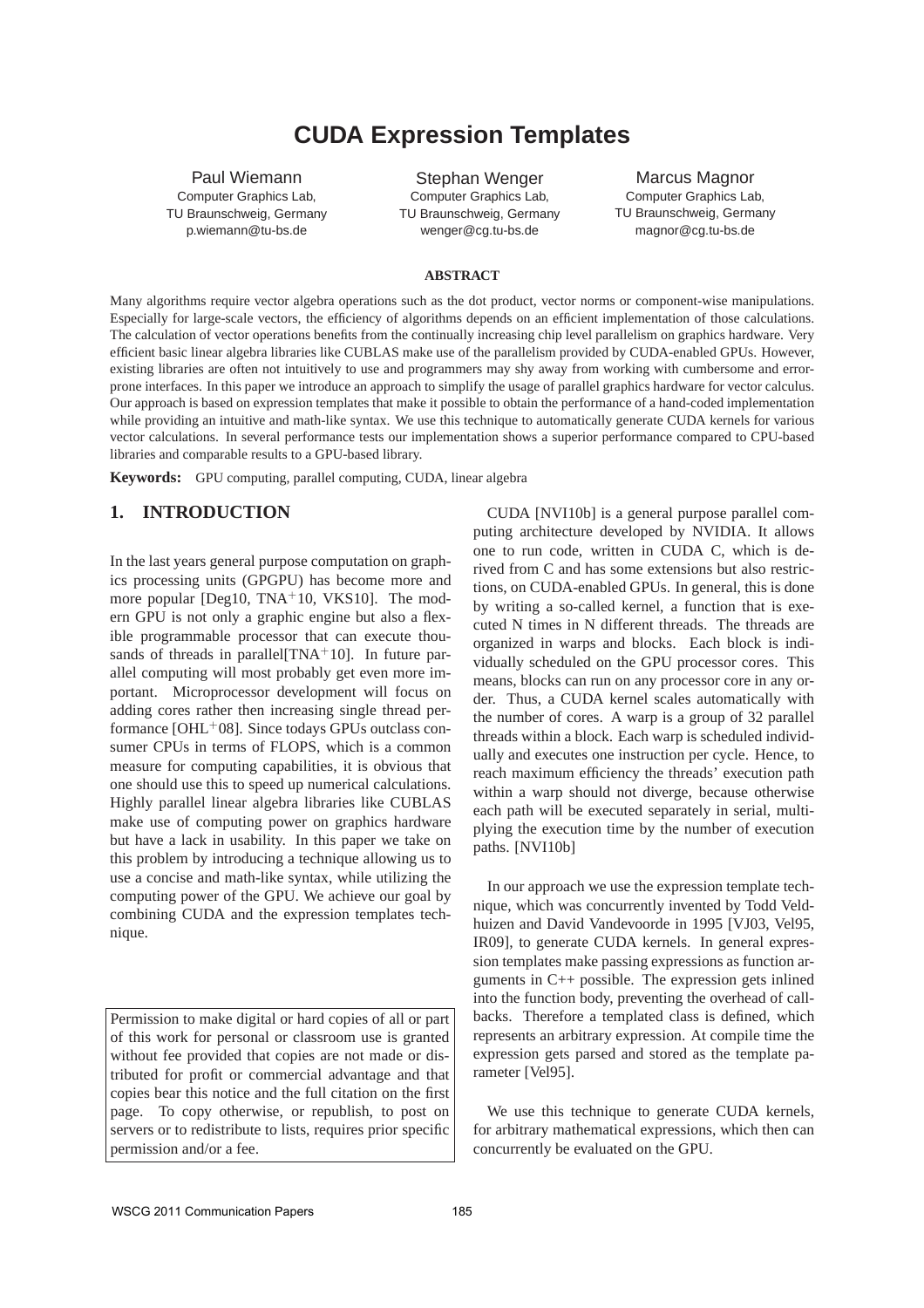## **2. RELATED WORK**

Since an efficient implementation of vector algebra operations is crucial to many algorithms, there are many libraries facing this problem. On the one hand, template expression math libraries like uBLAS or blitz $++<sup>1</sup>$ provide a math-like syntax but do not use the new computing capabilities on GPUs [Vel00,  $WK+10$ ]. But since scientific computing through graphics hardware can be considerably faster then C-code for the CPU [CAN08], we attempt to make use of those capabilities in our approach. On the other hand libraries like CUBLAS [NVI10a] or thrust<sup>2</sup> are based on CUDA. While CUBLAS implements basic linear algebra functionality, thrust is a generic C++ template library for CUDA with a high-level STL-like interface. However, neither of the two provides a convenient mathematical syntax as our implementation does. Additionally, with CUBLAS, only a fixed set of functions is available, which leads to unnecessary calculations as well as to the use of temporary objects in the limited GPU memory [NVI10a]. The thrust library supports user-defined operations but requires manual specification of functor classes, which means plenty lines of code for the SAXPY operation  $Y = c \times X + Y$ , with *c* as a constant. A simpler solution again requires the allocation of temporary objects. Unlike existing CUDA libraries, our implementation provides a math-like syntax and avoids temporary objects for most operators.

### **3. IMPLEMENTATION**

Like already said we want to make the utilization of CUDA based vector-calculus easier via the expression template technique. This technique allows to pass expressions as function arguments. Those expressions get inlined, thus the code is nearly as fast as handwritten C. It can also be used to overload class operators and have the compiler generate the code to compute the result in a single pass without temporary objects. To achieve this, no subset of an arbitrary expression may be evaluated, until the entire expression is known. At compile time, the complier determines the expression type and stores it as a template parameter. Hence, all operations and operands are determined before the evaluation is evaluated and according to this the expression can be computed in one pass [VJ03, Vel95].

The CUDA compiler (nvcc) does only support a subset of C++ that includes function templates but no general template programming [NVI10b]. Thus, expression templates can not be used directly in CUDA code Instead, we use the expression templates to generate a CUDA kernel for each expression type at runtime. Those kernels are automatically executed once the execution reaches the code line, where the expression occurs.

We achieve our goal by introducing several new classes. Initially we introduce the classical classes of the expression template technique: A base class Expression and a vector class cudaVec. Expression represents any kind of an expression (without assignment), like  $v + w$ , component wise  $sin(v)$  or simply *v*. Since *v* is also an expression cudaVec is derived from Expression. cudaVec also inherits thrust::device\_vector from the thrust library to allow for interoperability with thrust's generic interface, e.g. for reductions. Additionally, we develop the class AssignmentExpression with represents an assignment of an expression to a cudaVec and overload the assignment operator in the cudaVec class to instantiate an AssignmentExpression. For example  $v = w + u$  is represented by an AssignmentExpression. A subset of the class structure is shown in Figure 1.

For each element-wise operation, like multiplication of a vector with a scalar or the addition of two vectors, an operator expression class is derived from Expression. For example, the multiplication of a vector with a scalar would be implemented in a VectorMultipliesScalarExpression class.

In order to allow for a concise and math-like syntax, we overload the arithmetic operators (like  $+$ ,  $-$ ,  $*$ ,  $\land$ ) for expressions such that they invoke the constructor of the appropriate operator expression. An Example of an operator expression class and the associated creator function is shown in Listing 1. In the firest part the class SumExpression is defined which represents a plus operation with two arbitrary expressions as operands. The class has two template parameters, each of which stores an operator expression type. The template parameters' types depend on the expression types the constructor is called with. In the second part one can see the associated creator function. It is a templated function, in this case the plus operator, thus any expression can be an argument. The creator function invokes the constructor of its associated class.

In this way, we can directly write vector algebra in application code and the necessary tree of expression classes is automatically instantiated. A simple example is given in Listing 2. Since the plus operator is redefined as an creator function, it returns an instance of the SumExpression. Both template parameters are typed as cudaVec, because a's and b's type is cudaVec. Additionally the overloaded assignment operator in the cudaVec class instantiates an AssignmentExpression with SumExpression<cudaVec, cudaVec> as template Parameter. The resulting structure of the classes is shown in Figure 2.

<sup>1</sup> http://www.oonumerics.org/blitz/

<sup>2</sup> http://code.google.com/p/thrust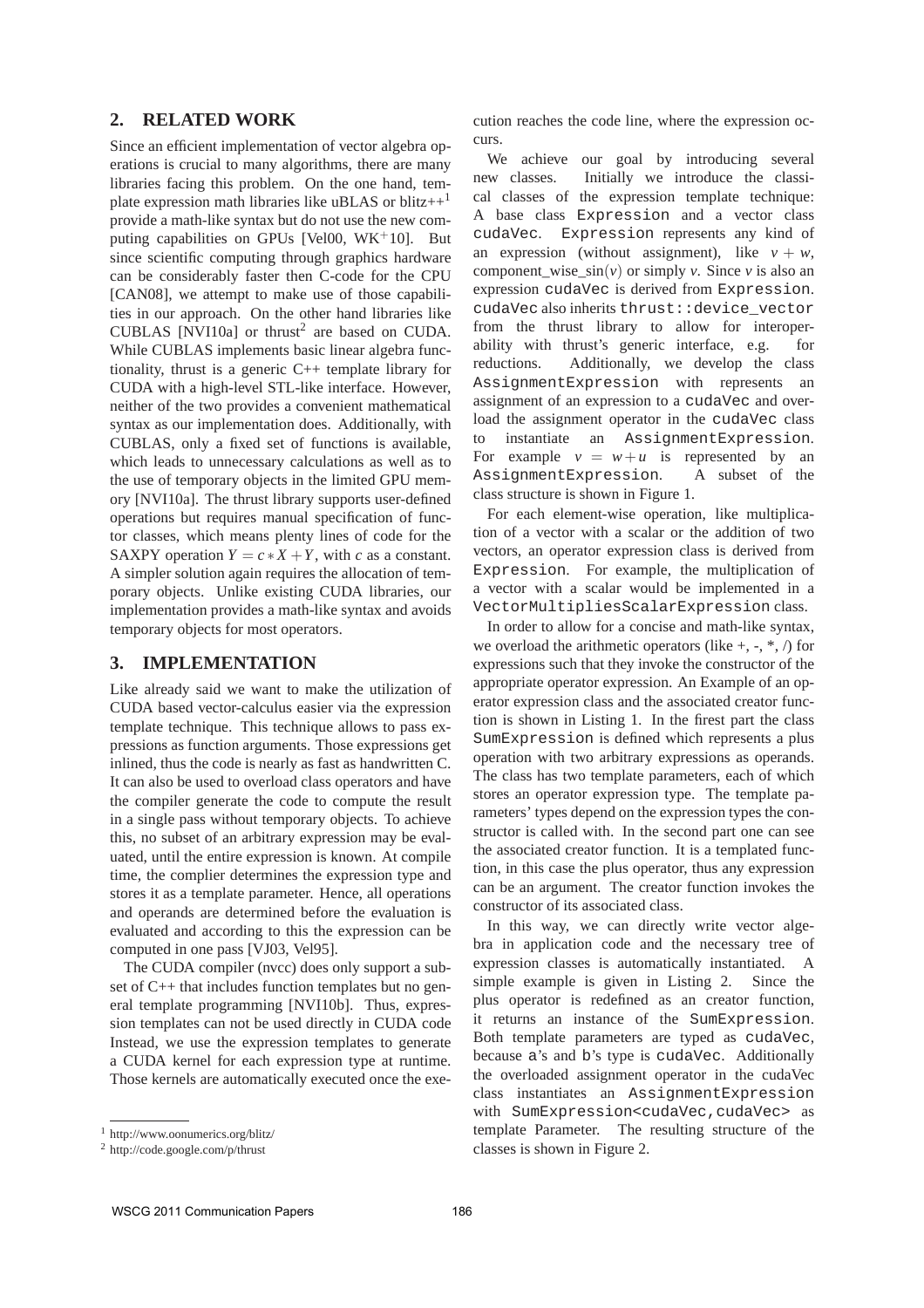

Figure 1: The class structure.

```
template <typename E1 , typename E2>
class SumExpression : public Expression <SumExpression <E1, E2> > {
  public:
    const E1 &_1;
    const E2 &_r;
    SumExpression ( const Expression <E1> &l, const Expression <E2> &r)
       : \lfloor (1) , \lfloor r(r) \rfloor \rfloor/ / . . .
}
template < c l a s s E1 , c l a s s E2>
SumExpression <E1, E2> inline operator +(const Expression <E1> &l,
    const Expression < E2 > \&r) {
  return SumExpression \leqE1, E2> (1, r);
```

```
}
```
Listing 1: Example for an operator expression class and the associated creator function.

cudaVec  $a(100)$ ,  $b(100)$ ,  $c(100)$ ; */ / i n i t i a l i z e a , b*

 $c = a + b;$ 

Listing 2: Sample code which instantiates the classes shown in Figure 2.

Because we want to evaluate the expressions on the GPU, each templated AssignmentExpression has to generate a CUDA kernel which performs the calculation. As Listing 3 shows, AssignmentExpression contains a static member variable to which the appropriate CUDA kernel is assigned at program startup. This is achieved by the static initializer AssignmentExpression::init() which is called for each templated AssignmentExpression and which takes care of generating the kernel code, compiling it with nvcc and loading it.

Each kernel is built according to a pattern (Listing 4). Only the parameter list and the evaluation line depend on the type of the AssignmentExpression. To create these two strings, we traverse the object hierarchy for the corresponding expression from the root. Each operator expression class writes its CUDA operator or CUDA function into the evaluation line and calls its parameters to do the same. Hereby the tree is gradually traversed. If a parameter is a terminal symbol (a cudaVec or a constant), the parameter list is extended by a new parameter and the name of the parameter is put into the evaluation line as an operand.

The example in Listing 2 generates the kernel shown in Listing 5. In this case the tree has a root typed as SumExpression with two children of the type cudaVec. As the tree is hierarchically traversed, the SumExpression writes its cuda operator  $(a +)$  into the evaluation line. Since both children are terminal symbols, each extends the parameter list and puts the parameter's name into the evaluation line.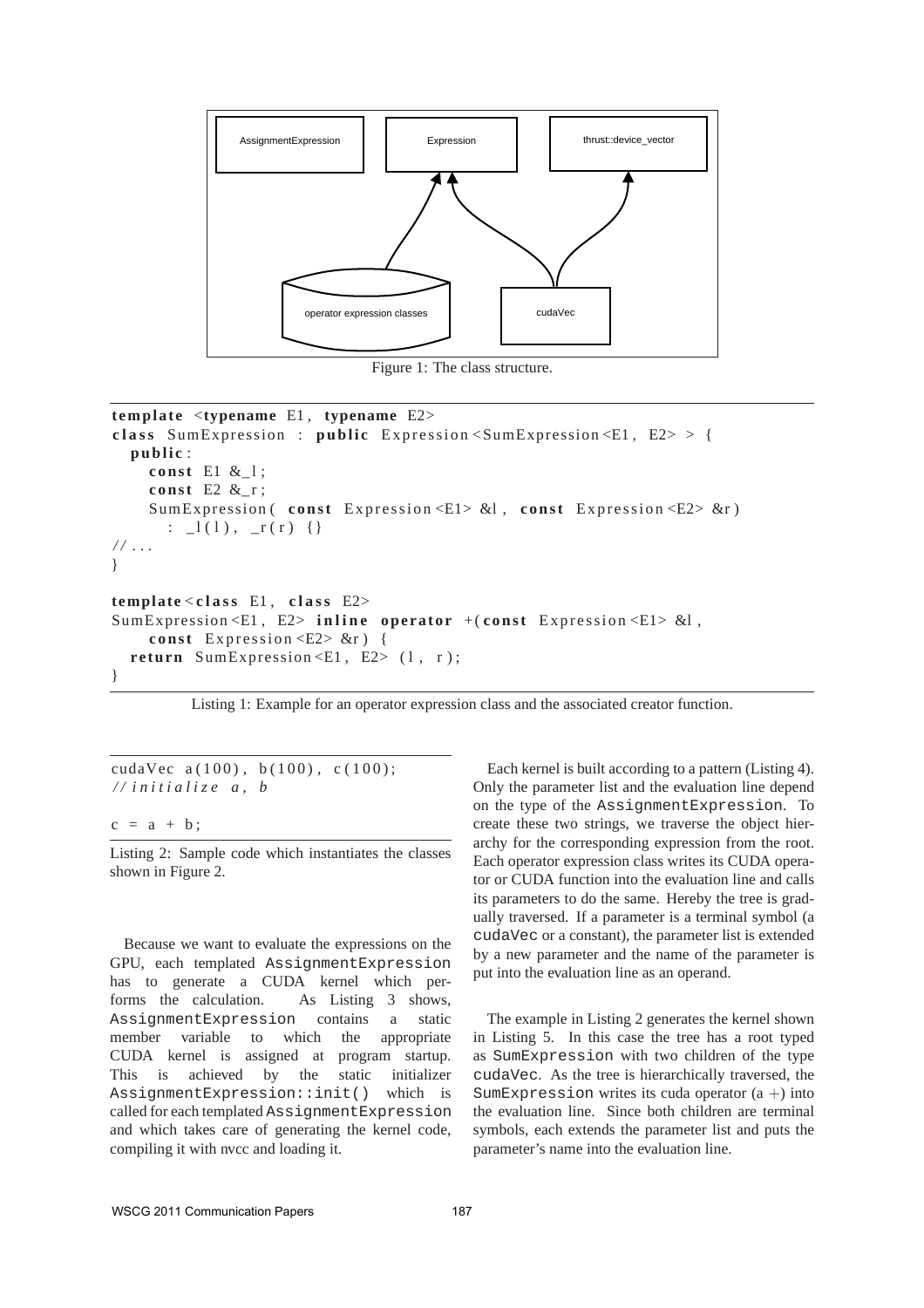

Figure 2: Hierarchy of objects that is created when Listing 1 is compiled.

```
template < c l a s s E>
class Assignment Expression {
   / / . . .
   static int kernelID;
   static int init();
  / / . . .
}
template < c l a s s E>
int Assignment Expression \leq E :: kernel ID =
  Assignment Expression \leq E >:: init ();
template < c l a s s E>
int Assignment Expression \langle E \rangle: : init () {
  // generate, compile and load kernel
}
```
Listing 3: Implementation of the AssignmentExpression class.

```
extern "C" __global__ void kernel (float* a,
  / ∗ p a r a m e t e r l i s t ∗ / , unsigned i n t s i z e ) {
  idx = blockDim.x * blockIdx.x + threadIdx.x;if (idx < size) {
    a \mid idx \mid = /* evaluation line */;
  }
}
```

```
Listing 4: The Kernel prototype.
```

```
e x t e r n "C" _ _ g l o b a l _ _ void k e r n e l ( f l o a t ∗ a , f l o a t ∗ b ,
  float* c, unsigned int size){
  idx = blockDim.x * blockIdx.x + threadIdx.x;if (idx < size) {
    a [idx] = b [idx] + c [idx];}
}
```
Listing 5: Kernel generated by compiling Listing 2.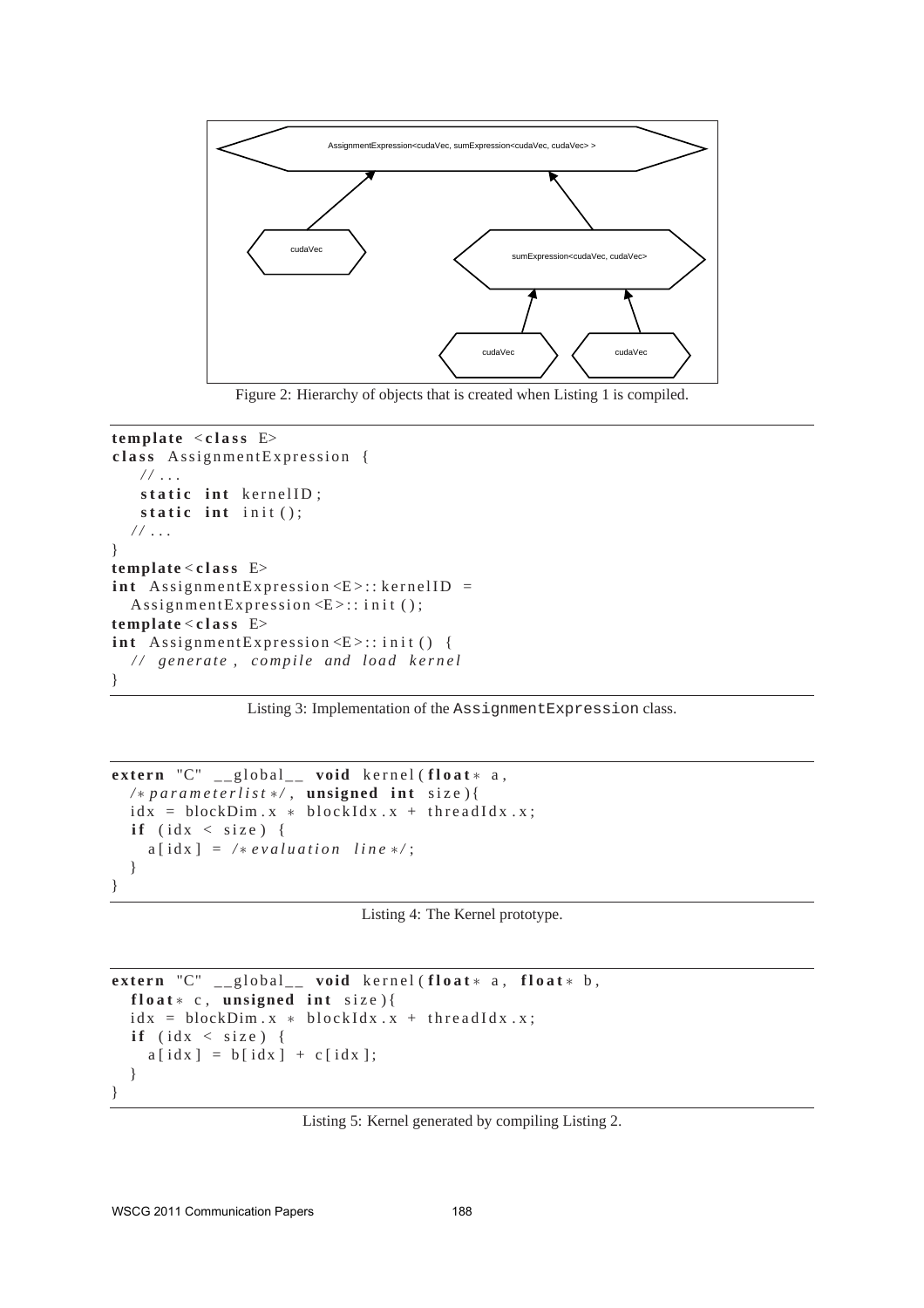The kernel code is compiled into an assembler-like ptx file by the CUDA compiler and then loaded with the CUDA Driver API.

Now, if an AssignmentExpression has to be evaluated, the expression template generated tree is traversed and each terminal symbol passes its value (in the case of cudaVec a pointer) to the kernel via the CUDA driver API. Thereafter the kernel is executed.

#### **4. EXPERIMENTAL RESULTS**

We now examine the experimental performance of our implementation. Zotos and Stephanides have shown that the performance of major numerical CPU-based libraries varies only by a factor of 4 [ZS]. We therefore exemplarily compare our implementation to the expression template library uBLAS, as well as to an implementation based on the thrust GPU programming framework. Our tests were performed on an Intel Core i5 750 CPU, which has four cores running at 2.67 GHz on a 64 bit Linux system with four GB RAM and an NVIDIA GeForce GTS 250 GPU with 1 GB on-board memory.

The GPU time is only reported as execution time and neither includes the time of transferring input data across the PCI express bus to the device nor the time necessary to compile the CUDA kernels. Normally, the data is transferred from the host to the device at the beginning and then all calculations concerning these data are executed. Only after the last calculation, the data is transferred back to the host. Since data transfer, which is limited by 4GB/s, can proceed while a contemporaneous kernel execution is in progress, the PCIe transfer can often be executed in the background, so that no major delay occurs [SHG09]. The kernel compiler is started only once at program startup, therefore the execution time gives us the clearest picture of the overall performance.

We perform different computations with various vector sizes to compare the efficiencies. Our first test is



Figure 3: Test 1:  $a = b + c$ . The execution time of our CUDA implementation is 35 to 58 times faster compared to uBLAS and performs similar to thrust.

 $a = b + c$  starting with a vector size of 1000000 up to a maximum of 50000000. Smaller sizes could not be compared since the processor time of an execution drops below 1*ms*. Figure 3 shows the result of this test. We gain a 55 to 58 times faster execution time for vector sizes between 1000000 and 33553920 compared to uBLAS and a little bit faster execution time compared to thrust. The execution time of our implementation increases heavily if the size goes from 33553920 to 33553921 due to the fact that we need to modify our kernel. We are forced to do so, because our first kernel computes one element per thread and now there are more elements then the maximum number of threads on the GPU used in our tests. Hence we only get a 35 times speed boost compared to uBLAS and drop slightly below the execution time of thrust. With a further increasing vector size our implementation closes the gap to thrust and increases performance compared to uBLAS as well. The described performance drop was observed in every test we took.

In the second and third test we test a bit more complex calculations. In comparison to uBLAS the results were similar to the first test and are shown in Figure 4 and 5. For thrust we tested both possible methods, one with a user-defined functor class and one with temporary objects. Since the memory on graphics hardware is limited the second method could only be tested for the vector-sizes up to 3355920. It is obvious that the temporary object method is up to five times slower then our implementation and also slower then the functor class approach.

In comparison to the functor class method our implementation performed faster in the second test for vector sizes below 33443920 but fell behind for greater vector sizes. Like in the first test, the gap closes with increasing size. The thrust implementation and ours performed on a similar level in the third test.



Figure 4: Test 2:  $a = 0.12 * b + 7.54 * c$ . The execution time of our implementation is 38 to 64 times faster compared to uBLAS and about 5 times faster then thrust with temporary objects. Thrust's implementation with a functor class and ours are on the same level.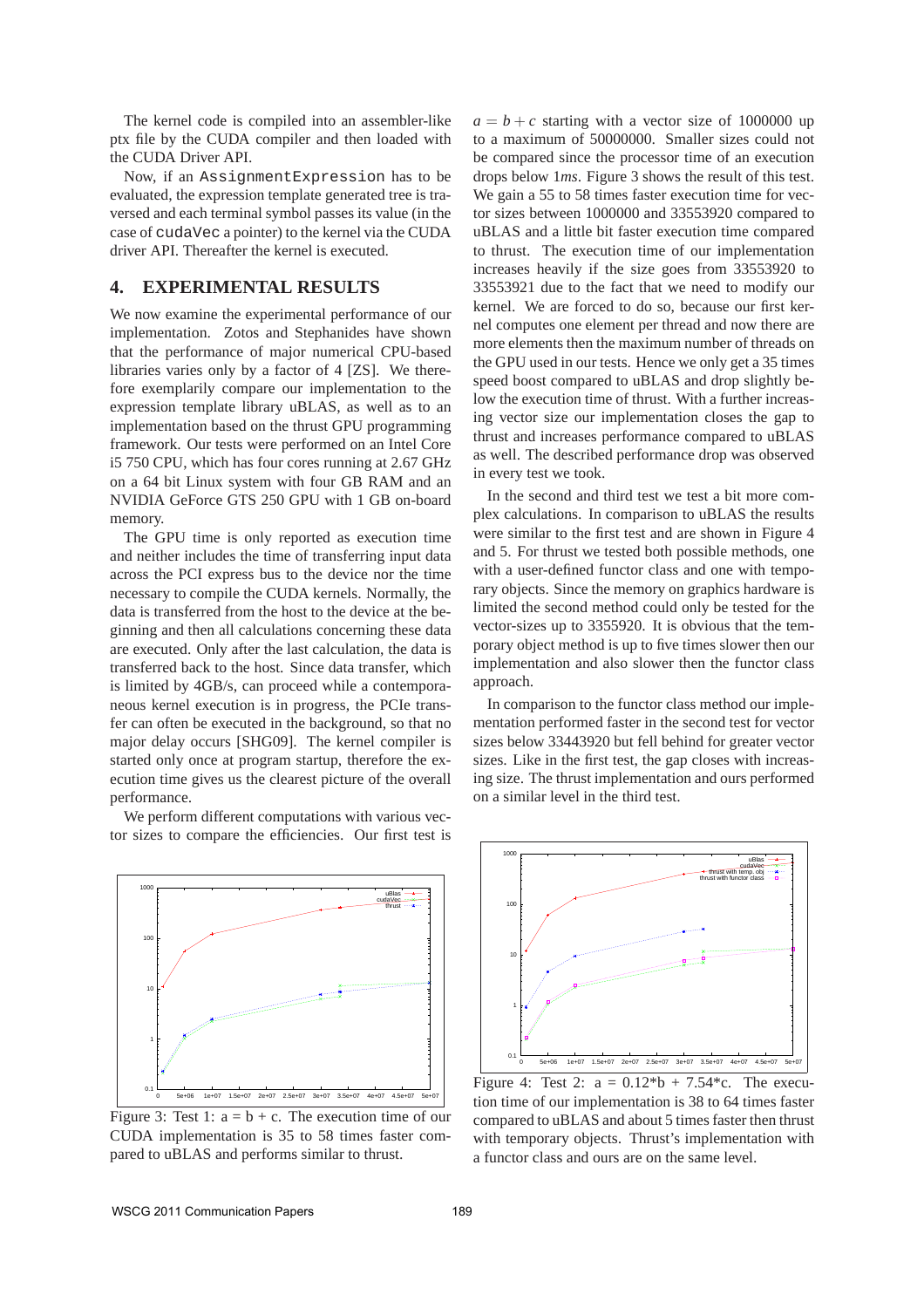

Figure 5: Test 3:  $a = (b - (a + 3.75 * c) + c - 0.24 *$  $b)/27.51+a-0.25*b$ . The execution time our implementation is 47 to 60 times faster compared to uBLAS and again about 5 times faster then thrust with temporary memory allocation. Our implementation and thrust's functor class approach perform similar.

In a fourth test we normalized a vector. Therefor we had to compute the euclidean norm and multiply the inverse with the vector. Thrust did not provide the functionality of calculating the Euclidean norm, thus a userdefined functor class is needed. The computation of the Euclidean norm we used in our implementation is part of the CUBLAS library from NVIDIA and gets evaluated first, before the expression template generated kernel is executed. Even though we need two kernel executions there is a considerable performance gain compared to uBLAS as shown in Figure 6. The speed of our implementation and thrust's are comparable.

We also want to examine the different syntaxes of our implementation to thrust and uBLAS (Listing 6). Our implementation and uBLAS have the same concise and math-like syntax whereas thrust's syntax is more cumbersome and requires way more code.

## **5. CONCLUSION AND FUTURE WORK**

We presented a technique, which leads to a library for vector algebra operations utilizing the capabilities of graphics hardware and still providing a math-like and concise syntax. Our implementation combines expression templates with CUDA, so that we benefit from the strengths of both.

Our experimental results show a superior performance compared to the non-GPU library uBLAS, while keeping the same brief syntax. In comparison to the thrust library our implementation performed similar to the user-defined functor class method in all tests. Compared to the thrust method with temporary objects our approach was considerably faster.

We want to point out that kernel generation occurs at run time and of course slows down the execution time of the program. But for programs with a long execution



Figure 6: Test 4:  $a = a/||a||_2$ . The execution time of our CUDA implementation is 34 to 56 times faster compared to uBLAS. Thrust shows comparable results.

time this investment quickly pays off. There are possibilities conceivable that one could save time in this step. By caching earlier compiled kernels, recompilation can be avoided. Possible further extensions of our library include copy-free implementation of matrix algebra as well as further optimization of the kernel call parameters such as the number of threads per block.

# **REFERENCES**

- [CAN08] G. Cummins, R. Adams, and T. Newell. Scientific computation through a GPU. In *Southeastcon, 2008. IEEE*, pages 244–246. IEEE, 2008.
- [Deg10] M. Degirmenci. Complex Geometric Primitive Extraction on Graphics Processing Unit. *Journal of WSCG*, pages 129–134, 2010.
- [IR09] K. Iglberger and U. Rüde. The Math Library of the pe Physics Engine – Combining Smart Expression Templates and BLAS Efficiency. Technical report, Institut für Informatik, Friedrich-Alexander-Universität Erlangen-Nürnberg, 2009.
- [NVI10a] NVIDIA Corporation. CUBLAS Library. http://developer.download. nvidia.com/compute/cuda/3\_2/ toolkit/docs/CUBLAS\_Library. pdf, 2010.
- [NVI10b] NVIDIA Corporation. NVIDIA CUDA C Programming Guide. http://developer.download. nvidia.com/compute/cuda/ 3\_2/toolkit/docs/CUDA\_C\_ Programming\_Guide.pdf, 2010.
- $[OHL<sup>+</sup>08]$  J.D. Owens, M. Houston, D. Luebke, S. Green, J.E. Stone, and J.C. Phillips. GPU computing. *Proceedings of the IEEE*, 96(5):879–899, 2008.